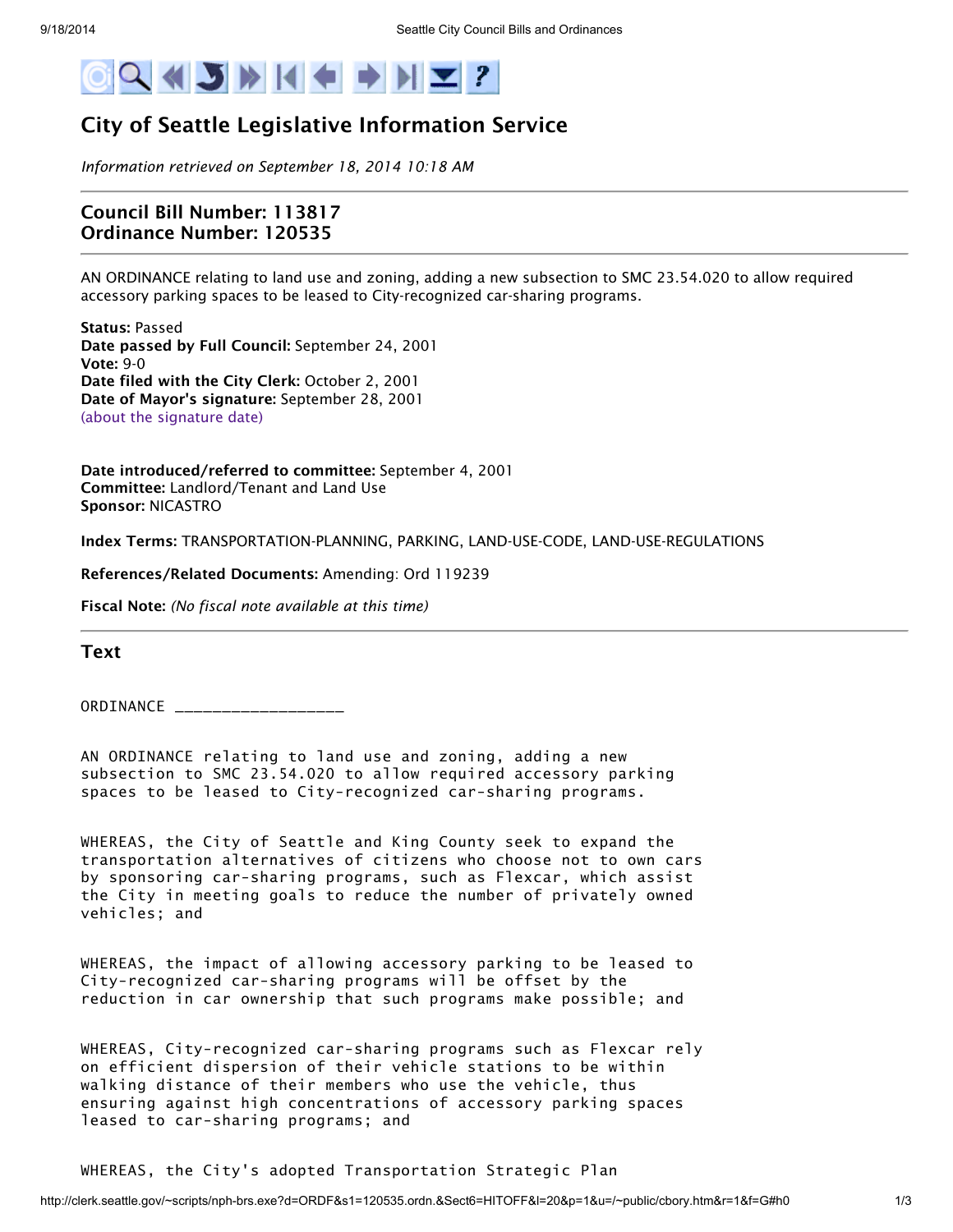recommends developing on-street and off-street parking options for car-sharing vehicles;

NOW THEREFORE,

BE IT ORDAINED BY THE CITY OF SEATTLE AS FOLLOWS:

Section 1. A new subsection J is added to Section 23.54.020 of the Seattle Municipal Code, which Section was last amended by Ordinance 119239, to read as follows:

23.54.020 Parking quantity exceptions.

J. Parking for City-recognized car-sharing programs. One (1) space or up to five (5) percent of the total number of spaces, whichever is greater, may be used to provide parking for vehicles operated by a City-recognized car-sharing program. The number of required accessory parking spaces will be reduced by one (1) space for every parking space leased by a City-recognized car-sharing program.

Section 2. This ordinance shall take effect and be in force thirty (30) days from and after its approval by the Mayor, but if not approved and returned by the Mayor within ten (10) days after presentation, it shall take effect as provided by Municipal Code Section 1.04.020.

Passed by the City Council the \_\_\_\_\_ day of \_\_\_\_\_\_\_\_\_\_\_, 2001, and signed by me in open session in authentication of its passage this \_\_\_\_\_ day of \_\_\_\_\_\_\_\_\_\_\_\_\_\_\_\_\_, 2001.

President of the City Council

\_\_\_\_\_\_\_\_\_\_\_\_\_\_\_\_\_\_\_\_\_\_\_\_\_\_\_\_\_\_\_\_\_\_\_

\_\_\_\_\_\_\_\_\_\_\_\_\_\_\_\_\_\_\_\_\_\_\_\_\_\_\_\_\_\_\_\_\_\_\_

\_\_\_\_\_\_\_\_\_\_\_\_\_\_\_\_\_\_\_\_\_\_\_\_\_\_\_\_\_\_\_\_\_\_

Approved by me this \_\_\_\_\_ day of \_\_\_\_\_\_\_\_\_\_\_\_\_\_\_\_\_, 2001.

Paul Schell, Mayor

Filed by me this \_\_\_\_\_ day of \_\_\_\_\_\_\_\_\_\_\_\_\_\_\_\_\_\_\_\_\_, 2001.

City Clerk

(SEAL)

MET